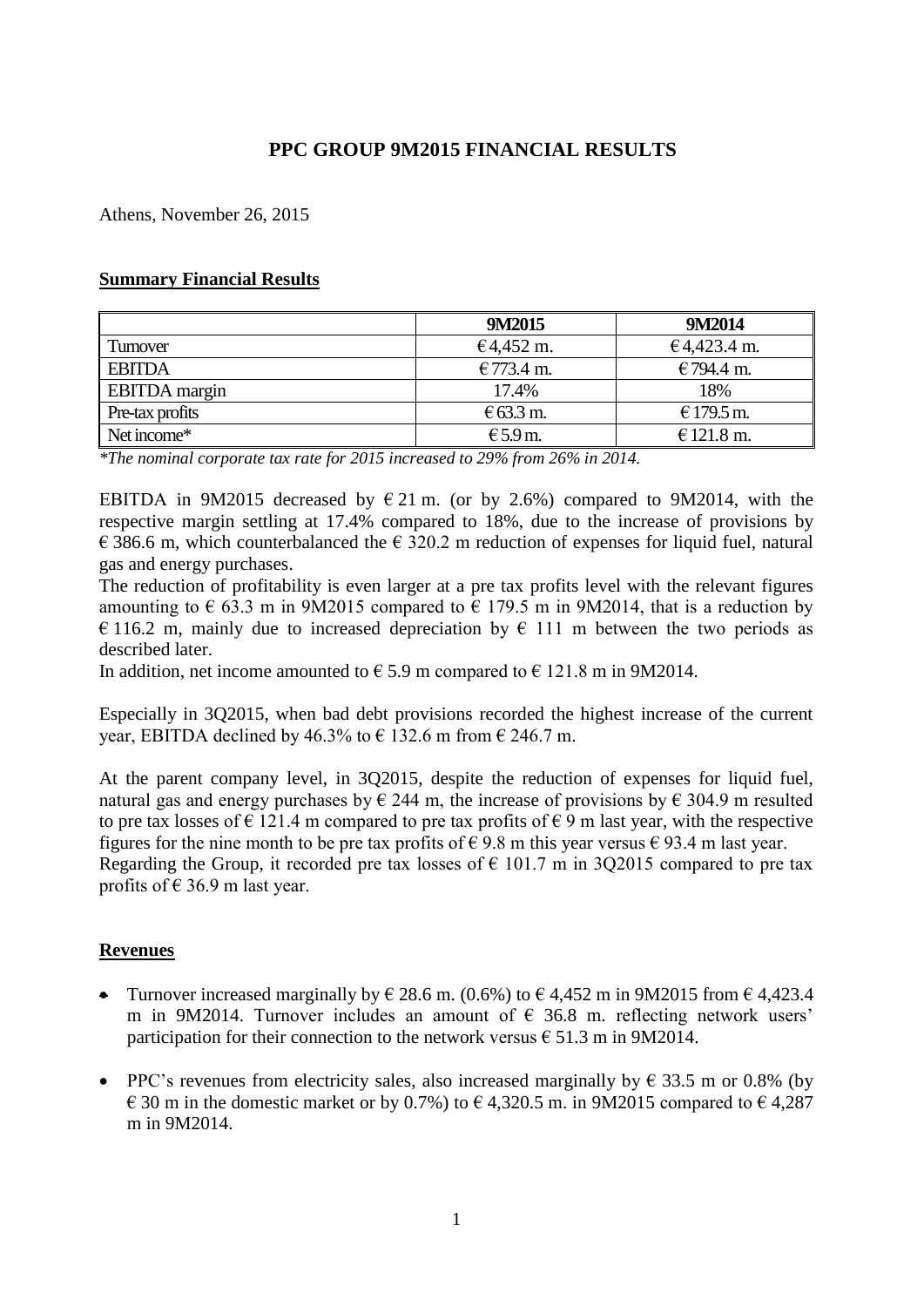In detail:

 Total electricity demand increased by 5.3% (2,265 GWh) in 9M2015, to 44,883 GWh versus 42,618 GWh in 9M2014.

Excluding exports and pumping, electricity demand increased by 3.7% (1,539 GWh) and is attributed to the increase of demand by 8.6% in 1Q2015 due to colder weather conditions compared to 1Q2014.

In 3Q2015, total electricity demand increased by 6.4%, whereas excluding exports and pumping, the increase amounted to 1.8%. The large difference between the rate of increase of total demand and domestic demand is due to the increase of third parties' exports by 678 GWh or 242%. It is noted that, PPC's market share in total electricity exports from the country was only 3.8% in 3Q2015 and 4.2% in 9M2015.

Regarding PPC's domestic sales in 9M2015, they increased by 1.3% (468 GWh), but the respective average market share in the domestic electricity market (not only to the specific segments of the market where third party suppliers enter, segments of low risk profile) declined by 1.2 percentage points to 96.7% from 97.9%, whereas at the end of September, the share is 94.8% in the Interconnected System.The increase in PPC's domestic sales volume was mainly attributed to the higher volume sales of 594 GWh to Low Voltage customers, including sales to beneficiaries of the Social Residential tariff, whereas, on the other hand, sales to Medium Voltage customers were lower by 181 GWh.

 PPC's electricity generation and imports covered 63.1% of total demand in 9M2015 (60.7% in the Interconnected System), while the corresponding percentage in 9M2014 was 68.3% (66.4% in the Interconnected System), a reduction which is due to the increase of imports from third parties by 48.1% to 6,874 GWh from 4,643 GWh in the respective period of 2014, which resulted in lower lignite-fired generation by 14.1% (2,445 GWh) and lower gas-fired generation by 16.4% (515 GWh). The large increase of electricity imports in 9M2015 stems from Balkan countries due to the lower electricity generation cost (including the fact that their generation cost is not burdened with CO2 emission rights expense) compared to the System Marginal Price (SMP) levels in Greece, as well as due to increased imports from Italy, since the relevant interconnection was not operating in 1H2014. In 3Q2015, there is a reversal of the increasing trend of electricity imports both from PPC and to a larger extent from third parties, which decline by 4.1% (35 GWh) and 7.9% (177 GWh) respectively, whereas, at a nine month level electricity imports increased by 20.4% (418 GWh) and 48.1% (2,231 GWh).

Hydro generation in 9M2015 increased by 57.6% (or 1,655 GWh), with the largest part of the increase taking place in 1Q2015 (increase of 1,151 GWh) due to exceptional hydrological conditions that prevailed in that quarter.

In 3Q2015 there is a reversal of the downward trend of electricity generation from lignite and natural gas, recording an increase of 2.6% and 17.8% respectively, compared to a reduction of 21.2% and 29.4% in 2Q2015 and a reduction of 23.6% and 41.1% in 1Q2015 respectively. The increased lignite-fired generation was recorded only in July (272 GWh or 13.8% compared to last year), whereas in August and September there is a reduction by 27 GWh (1,3%) and 97 GWh (5.5%) respectively.

#### **Operating expenses**

Operating expenses before depreciation, increased by  $\in$  49.6 m. (1.4%) from  $\in$  3,629 m. in 9M2014 to  $\epsilon$  3,678.6 m., due to the increase of bad debt provisions.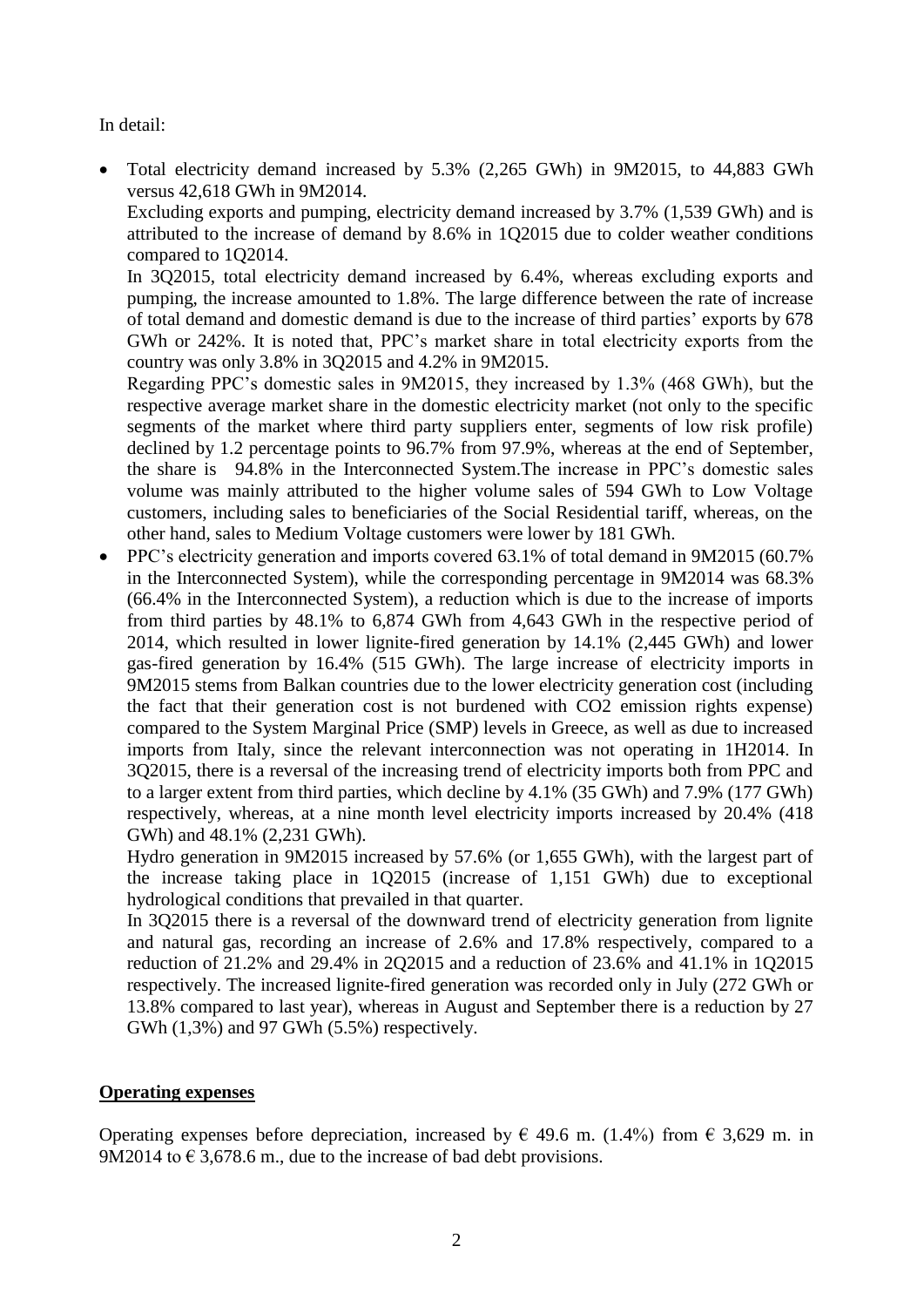More specifically:

#### Energy mix expenditure

- Expenditure for liquid fuel, natural gas, third parties fossil fuel,  $CO<sub>2</sub>$  and energy purchases decreased by  $\epsilon$  315.3 m., or by 14.3% compared to 9M2014. Said reduction is mainly attributed to lower expenses for liquid fuel, natural gas and energy purchases. In detail:
	- The decrease in liquid fuel expense by  $\epsilon$  133.6 m. (21.6%), from  $\epsilon$  617.2 m. in 9M2014 to  $\epsilon$  483.6 m. in 9M2015, is attributed to the reduction of heavy fuel oil and diesel prices, expressed in Euros, by 30.1% and 14.6% respectively, whereas electricity generation from liquid fuel marked an increase of 81 GWh. It is noted that the expense for the Special Consumption Tax on liquid fuel increased by  $\epsilon$  5.3 m from  $\epsilon$  113.3 m in 9M2014 to  $\epsilon$  118.6 m in 9M2015 due to the fact that said expense is only driven by fuel quantities, which, especially for diesel, were higher.
	- Natural gas expense decreased by  $\epsilon$  64.6 m. (23.7%), from  $\epsilon$  273.1 m in 9M2014 to  $\epsilon$  208.5 m in 9M2015, due to lower gas-fired generation by 515 GWh (16.4%) from 3,141 GWh in 9M2014 to 2,626 GWh in 9M2015. As a result of the lower gas-fired generation, the relevant expense for the Special Consumption Tax decreased by € 7.6 m to € 32.2 m.

With respect to natural gas prices, there is a reduction of 9.3% in 9M2015, following the reduction of natural gas prices in 2Q2015 and 3Q2015, due to the positive impact from the reduction of oil prices. Specifically, the reduction of natural gas prices amounts to 17.4% in 3Q2015 compared to the respective period of last year, whereas, on the other hand, as already mentioned, electricity generation from natural gas increased by 17.8%.

- Third parties fossil fuel expense decreased by  $\epsilon$  13.7 m. to  $\epsilon$  40.2 m.
- ─ Energy purchases expense from the System and the Network decreased by 13.6% or  $\in$  136.4 m., from  $\in$  1.001.8 m. in 9M2014 to  $\in$  865.4 m.
- ─ Expenditure for PPC electricity imports, excluding expense for interconnection rights, reached  $\epsilon$  106.3 m. increased by  $\epsilon$  14.4 m (15.7%), as a result of the increase in the volume of imports by 418 GWh (2,463 GWh in 9M2015 vs 2,045 GWh in 9M2014), whereas, on the other hand, imports' prices remained practically stable. Due to increased volume of imports, the expense for interconnection rights increased to  $\in$  12.2 m in 9M2015 from  $\in$  9.1 m in 9M2014.
- Expenditure for CO<sub>2</sub> emission rights amounted to  $\epsilon$  183.4 m, that is an increase of  $\epsilon$  18.6 m. compared to 9M2014, due to increased average price for CO<sub>2</sub> emissions rights by approximately 30% from  $\epsilon$  5.47/tn to  $\epsilon$  7.07/tn. On the other hand,  $CO<sub>2</sub>$  emissions in volume terms decreased by 13.9% in 9M2015 compared to 9M2014 settling at 26 mln tonnes, mainly due to lower lignite-fired

### Payroll cost

generation.

 The total reduction between the two periods in payroll cost, including capitalized payroll and payroll of seasonal personnel, amounted to  $\in$  23.7 m. (3.2%) from  $\in$  746.8 m in 9M2014 to € 723.1 m in 9M2015.

In particular, total payroll of permanent employees declined by  $\epsilon$  19.1 m to  $\epsilon$  684.7 m in 9M2015 versus  $\epsilon$  703.8 m in 9M2014, as a result of the decrease in the number of permanent employees on payroll by 416 to 18,350 on 30.9.2015 from 18,766 on 30.9.2014.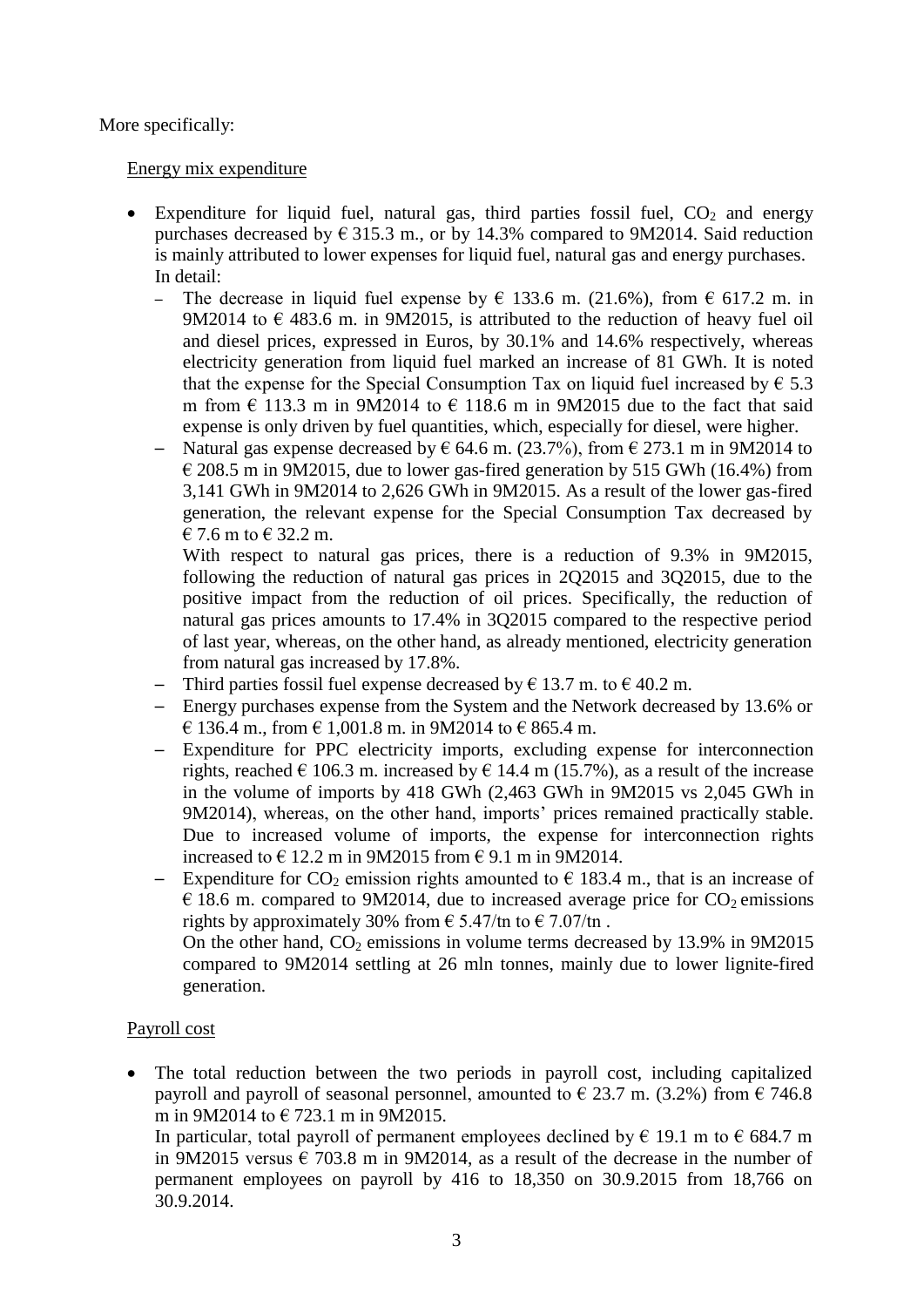### Provisions

• Provisions for bad debt of Low and Medium Voltage customers amounted to  $\epsilon$  603 m in 9M2015 compared to  $\epsilon$  195.3 m in 9M2014, an increase of  $\epsilon$  407.7 m, due to the increase of bad debt provisions for Low and Medium Voltage customers by  $\epsilon$  292 m. in 3Q2015 compared to the respective period of 2014, an increase which was aggravated by the imposition of capital controls at the end of June. For High Voltage customers, the respective provisions amounted to  $\epsilon$  64.6 m in 9M2015, remaining at the 9M2014 level, when they stood at  $\epsilon$  63.6 m. Adding provisions for litigation, slow moving materials and the provision that was recorded in 9M2014 for the allocation of the LAGIE deficit, total provisions amount to € 690.7 m in 9M2015 compared to  $\in$  304.1 m in 9M2014, that is an increase of  $\in$  386.6 m or 127.1%

#### In conclusion,

In 9M2015, 41.4% of total revenues were expensed for fuel,  $CO<sub>2</sub>$  and energy purchases compared to 48.6% in 9M2014. Regarding the evolution of provisions, these represent 15.5% of total revenues compared to 6.9% last year. The relevant percentage for payroll decreased to 14.8% in 9M2015 compared to 15.4% last year.

#### **Other Financial information**

- Depreciation expense in 9M2015 amounted to  $\epsilon$  559 m. compared to  $\epsilon$  448 m. in 9M2014, an increase of  $\epsilon$  111 m. The increase in depreciation expense is mainly attributed to the appraisal of the Group's fixed assets, which was performed at December 31, 2014 fair values. Said appraisal led to a net increase of the fixed assets value of the Group, which was recorded in 2014 annual Financial Statements, with the respective depreciation starting on January 1, 2015.
- Net financial expenses decreased to  $\epsilon$  151.8 m. compared to  $\epsilon$  165.6 m in 9M2014.

### **Capex and net debt**

• Capital expenditure in 9M2015 increased to  $\epsilon$  605.8 m. compared to  $\epsilon$  406.3 m. in 9M2014, while, as a percentage of total revenues it amounted to 13.6% from 9.2%. Excluding network users' participation for their connection to the network ( $\epsilon$  36.8 m. and  $\epsilon$  51.3 m. in 9M2015 and 9M2014 respectively), which fund part of network projects, capital expenditure amounted to 12.9% and 8.1% of total revenues in 9M2015 and 9M2014 respectively.

Specifically, the main components of 9M2015 capital expenditure, were as follows (in brackets the respective figures for 9M2014):

| - Mining projects:                                          | € 99.1 m.  | $(\text{\textsterling} 67.6 \text{ m.})$ |
|-------------------------------------------------------------|------------|------------------------------------------|
| - Conventional Generation & RES projects: $\epsilon$ 276 m. |            | $(\text{€ }109.4 \text{ m.})$            |
| - Transmission projects:                                    | € 92.7 m.  | $(\text{\textsterling} 34.9 \text{ m.})$ |
| - Network projects:                                         | € 131.9 m. | $(\text{€ } 189.6 \text{ m.})$           |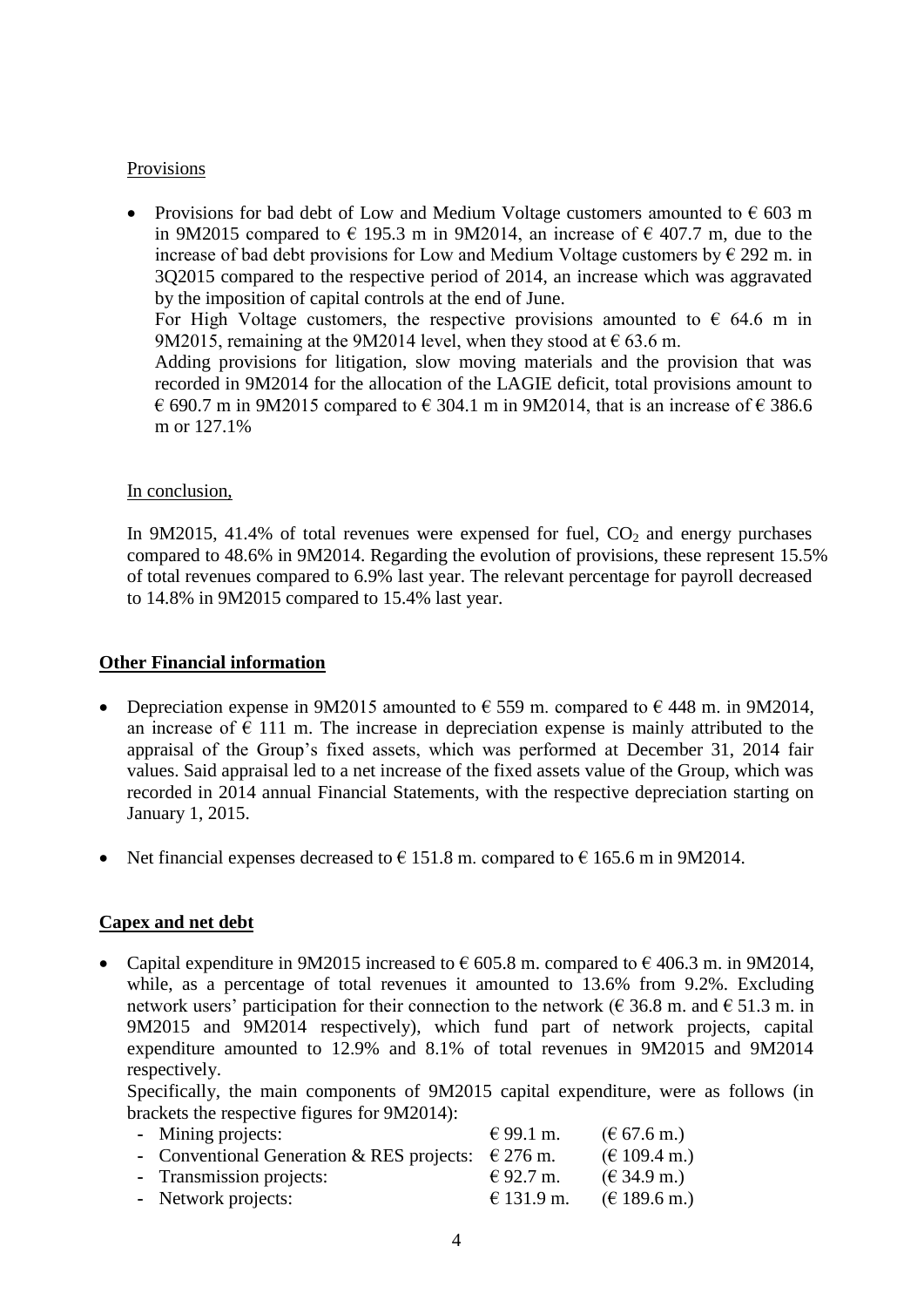Net debt amounted to  $\epsilon$  4,978.2 m., an increase of  $\epsilon$  10.9 m. compared to 30.9.2014  $(€ 4,967.3 \text{ m.})$ , whereas compared to 31.12.2014 (4,991.9 m.) it was reduced by  $€ 13.7 \text{ m.}$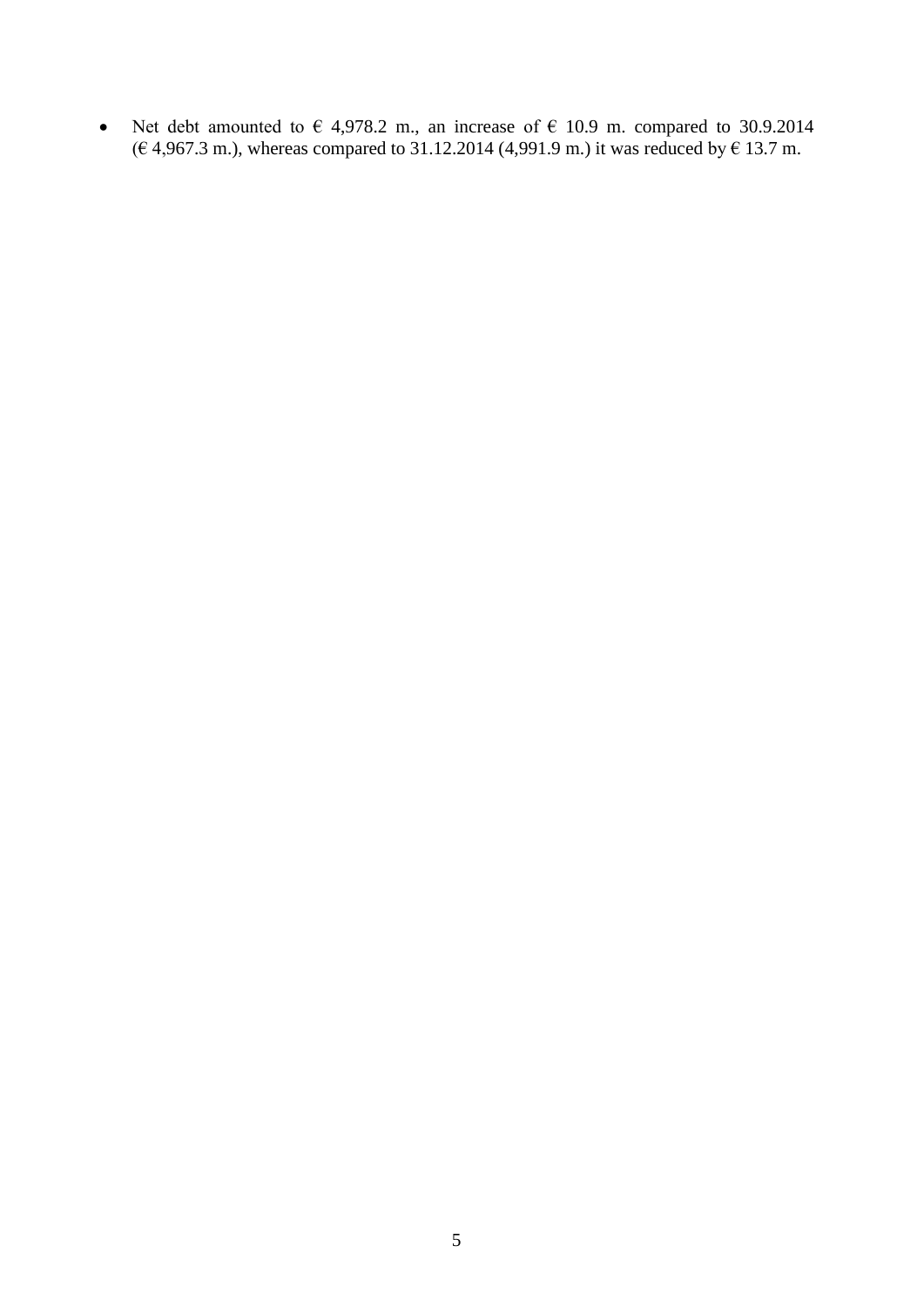Commenting on the financial results of the period, Mr. Emmanuel Panagiotakis, Public Power Corporation's Chairman and Chief Executive Officer said:

"The financial results of the third quarter of 2015 have been negatively impacted by the significant increase of bad debt provisions, which amounted to  $\epsilon$  359.4 m. This development, despite the reduction of oil and natural gas prices and of the relevant expenses, resulted to pre-tax losses of  $\epsilon$  101.7 m. for the Group.

For the nine month, the Group remains profitable. Group's EBITDA amounts to  $\epsilon$  773.4 m. compared to  $\epsilon$  794.4 m. in the respective period of 2014, whereas pre-tax profits amount to  $\epsilon$  63.3 m., and are generated mainly from electricity transmission and distribution activities.

For 2015, taking into account the impact of capital controls and general economic conditions, EBITDA margin is estimated at 17.5% - 18.5%, with estimated total revenues of  $\epsilon$  5.8 bln and revenues from electricity sales of  $\epsilon$  5.6 bln. The new estimates result from increased provisions for bad debt in the third quarter and are based on assumptions for Brent oil at \$46/bbl and  $\epsilon$ /\$ exchange rate of 1.07 for the period October-December 2015. The price of CO<sub>2</sub> emission rights is  $\epsilon$  8.2/tn, based on actual purchases for the last quarter of the year.

The volume of PPC's domestic energy sales increased by 468 GWh (1.3%) in the nine month as follows: increase of 594 GWh in the Low Voltage and decrease of 181 GWh in the Medium Voltage. PPC's market share declined by 1.2% to 96.7% from 97.9%, however the reduction is higher in the market segments with low risk profile customers.

As I have repeatedly stated, the collection rate of customer dues to PPC is the most imminent and serious issue faced by the Company and dealing with it is a top priority. Towards this end, we are intensifying our efforts vis-à-vis all our debtors, including state-owned entities and entities of the Central Government. As a result of our efforts and in combination with the relaxation of the controls and limitations on banking transactions, there is a significant increase in the number of customers who make use of the settlements plan enacted by the Company since last June and especially, over the recent period, the rate of relevant settlements has almost doubled.

For the improvement of collectability, we remain cautiously optimistic, as, according to our estimates, a large part of our customers are in a position to meet their payments. It is noteworthy, that out of the 2.1 million Low Voltage customers, 250,000, i.e. 11.9%, represent approximately 45% of the total amount due.

I would like to remind that the measures enacted in September for rewarding customers who consistently pay their bills on time, are expected to positively contribute in improving collectability. Furthermore, we will soon provide our customers with the option of paying their bills with credit, debit or prepaid cards online through PPC's website or through POS terminals.

I hope that, with respect to the issue of changing supplier, the competent authorities will proceed with the implementation of the necessary measures for allowing this change to take place only after dues to the previous supplier are settled. This will contribute to the improvement of collectability as well as towards instilling a behavior which is in line with healthy competition.

I consider important to also refer to the issue of PPC's share in the retail market, which is lately a trending topic. The reduction of PPC's share to 75% and gradually, until 2020, to 50%, which is provided for in the new Financing Agreement of Greece, must be implemented in a smooth way and in a way that it is beneficial, to the extent possible, for the consumers and the national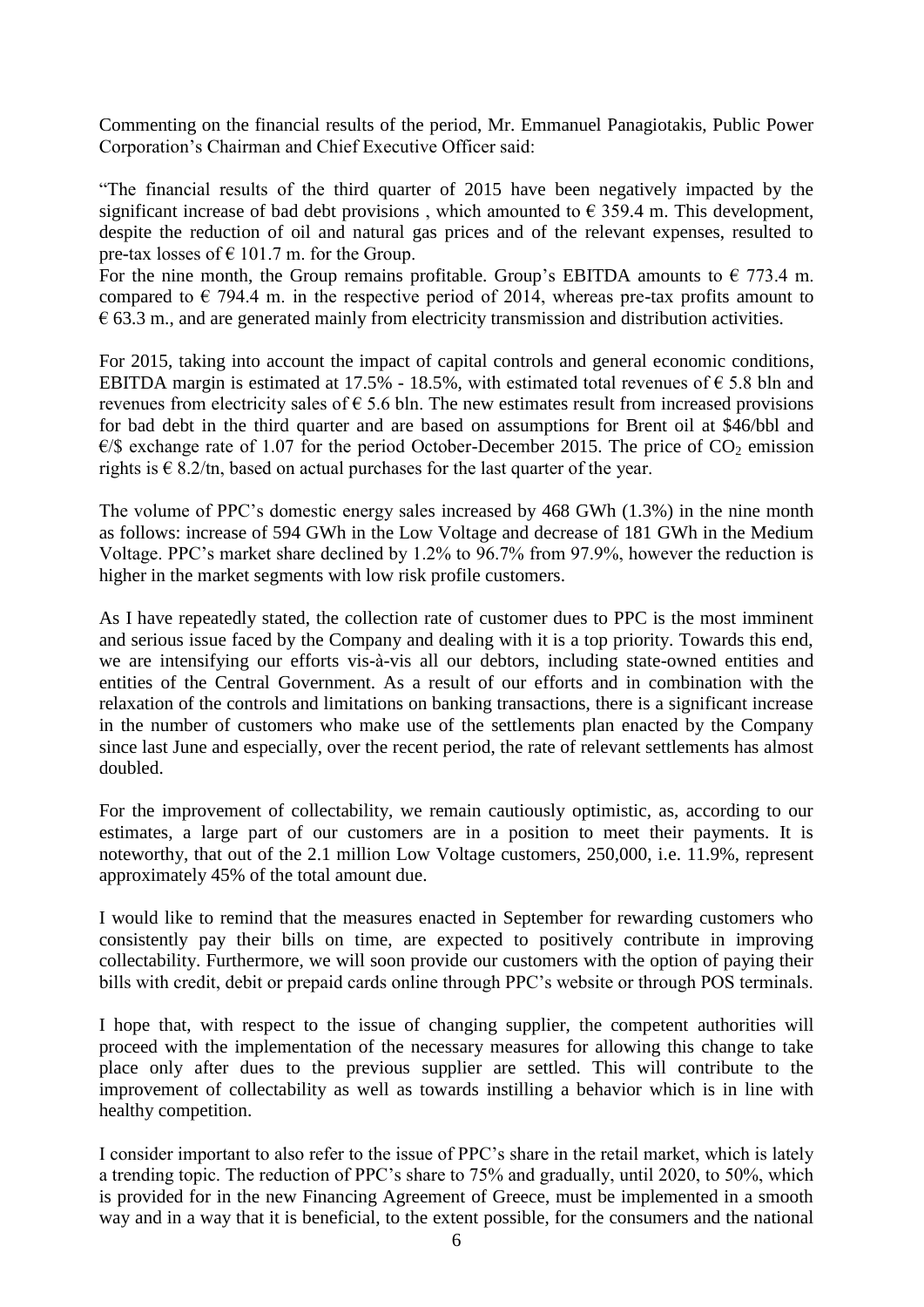economy, without, at the same time, causing insuperable problems to PPC. I would also like to repeat yet another time that the electricity sector is not for quick and easy profit. Those active in the sector, should proceed with necessary investments and assume associated risks. The market has not opened until today, exactly because our competitors have not acted in this spirit.

Especially in our country, one cannot ignore the fact that today 30% of the consumers have overdues towards PPC, whereas consumers from the industry, the agricultural sector, beneficiaries of the social tariff, state entities, etc., which represent about 50% of the market, select for the time being exclusively PPC as their supplier.

Finally, and in relation to the measures provided for in the country's Financing Agreement for the electricity market, I would like to stress that PPC supports the fastest possible transformation of the market and transition to the Target Model, while any potential transitional measures should be governed by principles of rational market operation and should not add any burden to the consumers."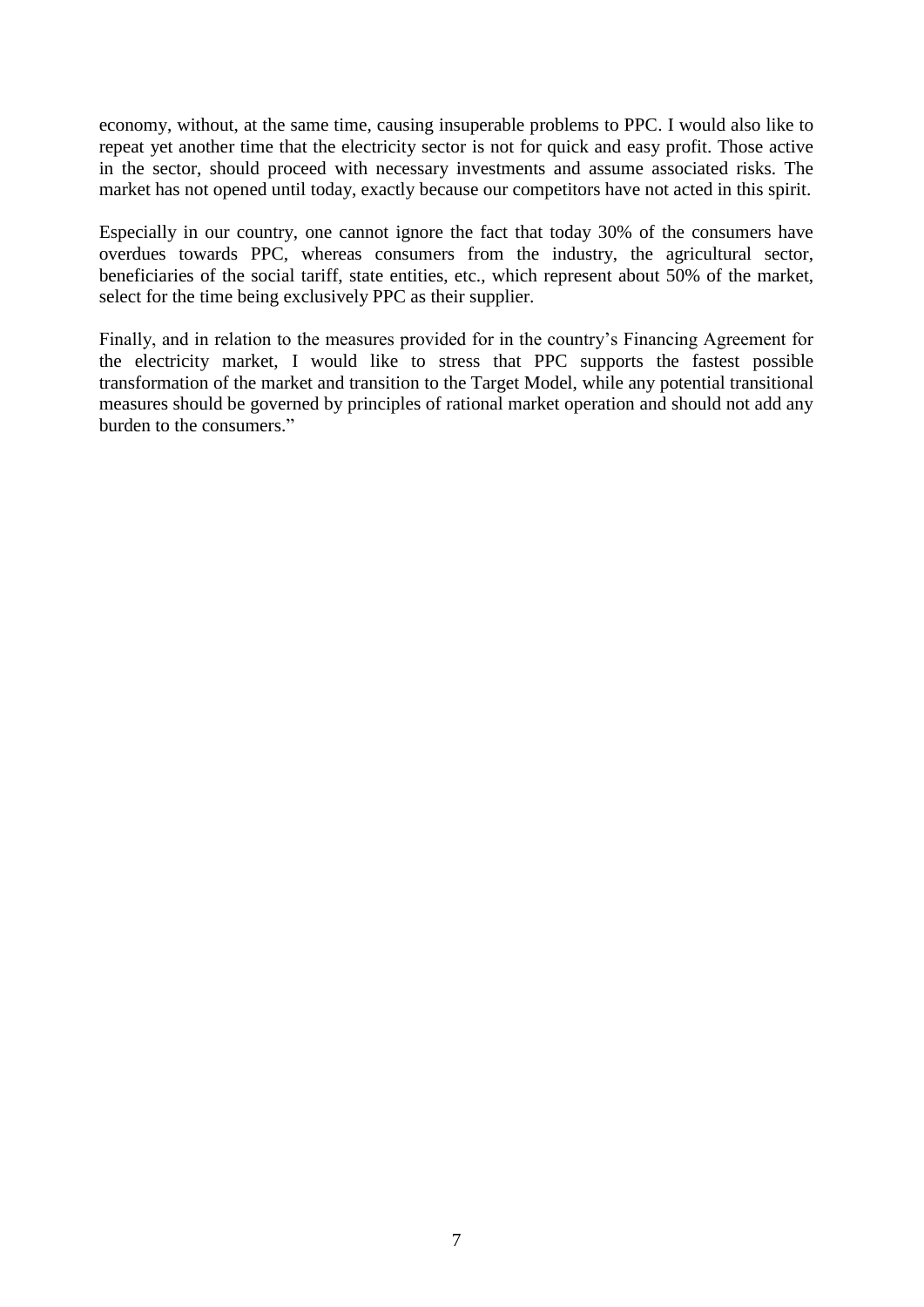# **Financial Results of the Parent Company**

|                                           | 9M2015      | 9M2014              |
|-------------------------------------------|-------------|---------------------|
| Turnover                                  | €4,404.6 m. | €4,384.7 m.         |
| <b>EBITDA</b>                             | € 606.2 m.  | $\epsilon$ 616 m.   |
| EBITDA margin                             | 13.8%       | 14.1%               |
| $\blacksquare$ Pre-tax profits / (Losses) | €9.8 m.     | €93.4 m.            |
| Net income $/(Loss)$                      | (E23.1 m.)  | $E64.1 \text{ m}$ . |

## **Financial Results of Subsidiaries**

## **Independent Power Transmission Operator (IPTO S.A./ADMIE)**

|                            | 9M2015             | 9M2014     |
|----------------------------|--------------------|------------|
| Turnover                   | € 185.9 m.         | € 200.6 m. |
| <b>EBITDA</b>              | € 123.3 m.         | $€147$ m.  |
| <b>EBITDA</b> margin       | 66.3%              | 73.3%      |
| Pre-tax profits / (Losses) | $\epsilon$ 51.1 m. | € 81.4 m.  |
| Net income $/(Loss)$       | €28.8 m.           | € 60.5 m.  |

# **Hellenic Electricity Distribution Network Operator (HEDNO S.A./DEDDIE)**

|                            | 9M2015      | 9M2014      |
|----------------------------|-------------|-------------|
| Turnover                   | € 318.2 m.  | € 336.3 m.  |
| <b>EBITDA</b>              | € 15.4 m.   | $E$ 22.1 m. |
| <b>EBITDA</b> margin       | 4.8%        | 6.6%        |
| Pre-tax profits / (Losses) | $E$ 11.1 m. | $E$ 18.2 m. |
| Net income $/(Loss)$       | $€11.3$ m.  | € 13.6 m.   |

# **PPC Renewables S.A.**

|                            | 9M2015    | 9M2014            |
|----------------------------|-----------|-------------------|
| Turnover                   | € 21.9 m. | € 19.8 m.         |
| <b>EBITDA</b>              | € 16.6 m. | € 13.2 m.         |
| <b>EBITDA</b> margin       | 75.5%     | 66.6%             |
| Pre-tax profits / (Losses) | $€14$ m.  | $\epsilon$ 9.4 m. |
| Net income $/(Loss)$       | € 11.6 m. | $\epsilon$ 6.6 m. |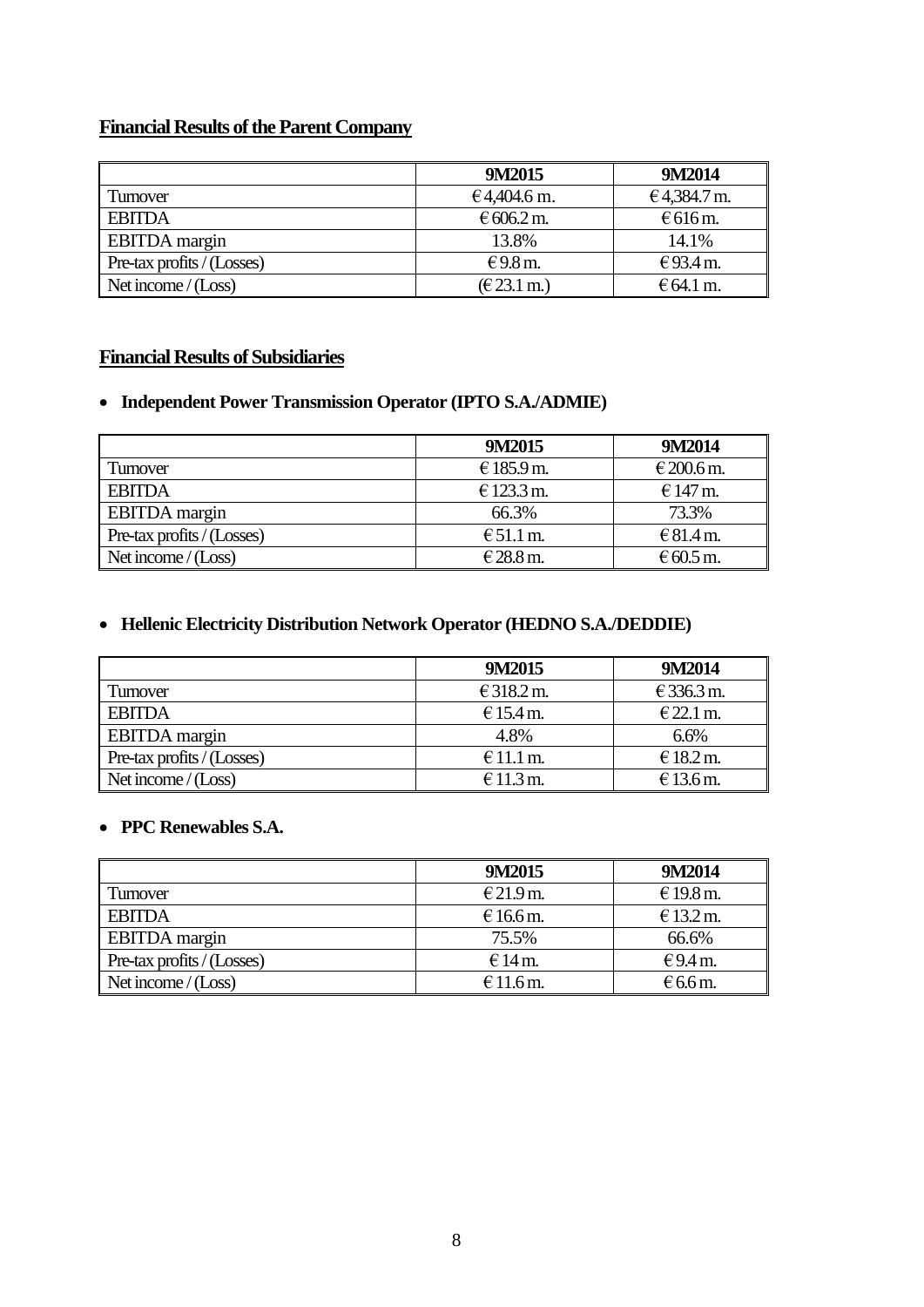| Summary Financials ( $\epsilon$ m.)               |                     |                     |          |                       |                     |            |  |
|---------------------------------------------------|---------------------|---------------------|----------|-----------------------|---------------------|------------|--|
|                                                   | 9M2015<br>Unaudited | 9M2014<br>Unaudited | Δ%       | 9M2015<br>Unaudited   | 9M2014<br>Unaudited | Δ%         |  |
|                                                   |                     | <b>GROUP</b>        |          | <b>PARENT COMPANY</b> |                     |            |  |
| <b>Total Revenues</b>                             | 4,452.0             | 4,423.4(1)          | 0.6%     | 4,404.6               | $4,384.7^{(1)}$     | 0.5%       |  |
| <b>EBITDA</b>                                     | 773.4               | 794.4               | $-2.6%$  | 606.2                 | 616.0               | $-1.6%$    |  |
| <b>EBITDA Margin</b>                              | 17.4%               | 18.0%               |          | 13.8%                 | 14.1%               |            |  |
| Profit/(Loss) before Taxes & Fin. Expenses (EBIT) | 214.4               | 346.4               | $-38.1%$ | 104.8                 | 217.2               | $-51.7%$   |  |
| EBIT margin (%)                                   | 4.8%                | 7.8%                |          | 2.4%                  | 5.0%                |            |  |
| Net Income/(Loss)                                 | 5.9                 | 121.8               | $-95.2%$ | $-23.1$               | 64.1                | $-136.0\%$ |  |
| Earnings/(Losses) per share (In euro)             | 0.03                | 0.53                | -94.3%   | $-0.10$               | 0.28                | -135.7%    |  |
| No of Shares (in m.)                              | 232                 | 232                 |          | 232                   | 232                 |            |  |
| Net Debt                                          | 4,978.2             | 4,967.3             | 0.2%     | 4,742.5               | 4,702.5             | 0.9%       |  |

| Summary Profit & Loss (€ m.)                                     |                     |                            |            |                     |                       |            |  |
|------------------------------------------------------------------|---------------------|----------------------------|------------|---------------------|-----------------------|------------|--|
|                                                                  | 9M2015<br>Unaudited | 9M2014<br>Unaudited        | Δ%         | 9M2015<br>Unaudited | 9M2014<br>Unaudited   | Δ%         |  |
|                                                                  |                     | <b>GROUP</b>               |            |                     | <b>PARENT COMPANY</b> |            |  |
| <b>Total Revenues</b>                                            | 4,452.0             | $4,423.\overline{4}^{(1)}$ | 0.6%       | 4,404.6             | $4,384.7^{(1)}$       | 0.5%       |  |
| - Revenue from energy sales                                      | 4,320.5             | 4,287.0                    | $0.8\%$    | 4,310.3             | 4,278.1               | 0.8%       |  |
| - Customers' participation                                       | 36.8                | 51.3                       | $-28.3%$   | 35.4                | 48.2                  | $-26.6%$   |  |
| - Third Party Distribution- Transmission<br>network fees and PSO | 42.9                | 31.4                       | 36.6%      | 18.8                | 12.6                  | 49.2%      |  |
| - Other revenues                                                 | 51.8                | 53.7 $^{(1)}$              | $-3.5%$    | 40.1                | $45.8^{(1)}$          | $-12.4%$   |  |
| Total Operating Expenses (excl. depreciation)                    | 3.678.6             | $3,629.0^{(1)}$            | 1.4%       | 3,798.4             | $3,768.7^{(1)}$       | 0.8%       |  |
| - Payroll Expenses                                               | 658.1               | 681.5                      | $-3.4%$    | 422.3               | 439.7                 | $-4.0%$    |  |
| - Third parties fossil fuel                                      | 40.2                | 53.9                       | $-25.4%$   | 40.2                | 53.9                  | $-25.4%$   |  |
| - Total Fuel Expenses                                            | 692.1               | 890.3                      | $-22.3%$   | 692.1               | 890.3                 | $-22.3%$   |  |
| - Liquid fuel                                                    | 483.6               | 617.2                      | $-21.6%$   | 483.6               | 617.2                 | $-21.6%$   |  |
| - Natural Gas                                                    | 208.5               | 273.1                      | $-23.7%$   | 208.5               | 273.1                 | $-23.7%$   |  |
| - Expenditure for $CO2$ emission rights                          | 183.4               | 164.8                      | 11.3%      | 183.4               | 164.8                 | 11.3%      |  |
| - Special lignite levy                                           | 29.7                | 34.6                       | $-14.2%$   | 29.7                | 34.6                  | $-14.2%$   |  |
| - Energy Purchases                                               | 971.7               | 1,093.7                    | $-11.2%$   | 1,000.3             | 1,113.9               | $-10.2%$   |  |
| - Purchases From the System and the<br>Network                   | 754.8               | 736.5                      | 2.5%       | 765.5               | 746.3                 | 2.6%       |  |
| - Imports                                                        | 106.3               | 91.9                       | 15.7%      | 109.3               | 91.9                  | 18.9%      |  |
| - Third party variable cost recovery<br>mechanism                | 0.0                 | 16.5                       | $-100.0\%$ | 0.0                 | 16.5                  | $-100.0\%$ |  |
| - Third party capacity assurance<br>mechanism                    | 0.0                 | 134.4                      | $-100.0\%$ | 0.0                 | 134.4                 | $-100.0\%$ |  |
| - Balance of clearings and other expenses                        | 23.2                | 32.0                       | $-27.5%$   | 23.2                | 32.0                  | $-27.5%$   |  |
| - Differential expense for RES energy<br>purchases               | 22.3                | 28.2                       | $-20.9%$   | 22.3                | 28.2                  | $-20.9%$   |  |
| - Special consumption tax on natural gas for<br><b>IPPs</b>      | 17.5                | 18.3                       | $-4.4%$    | 17.5                | 18.3                  | $-4.4%$    |  |
| - Other                                                          | 47.6                | 35.9                       | 32.6%      | 62.5                | 46.3                  | 35.0%      |  |